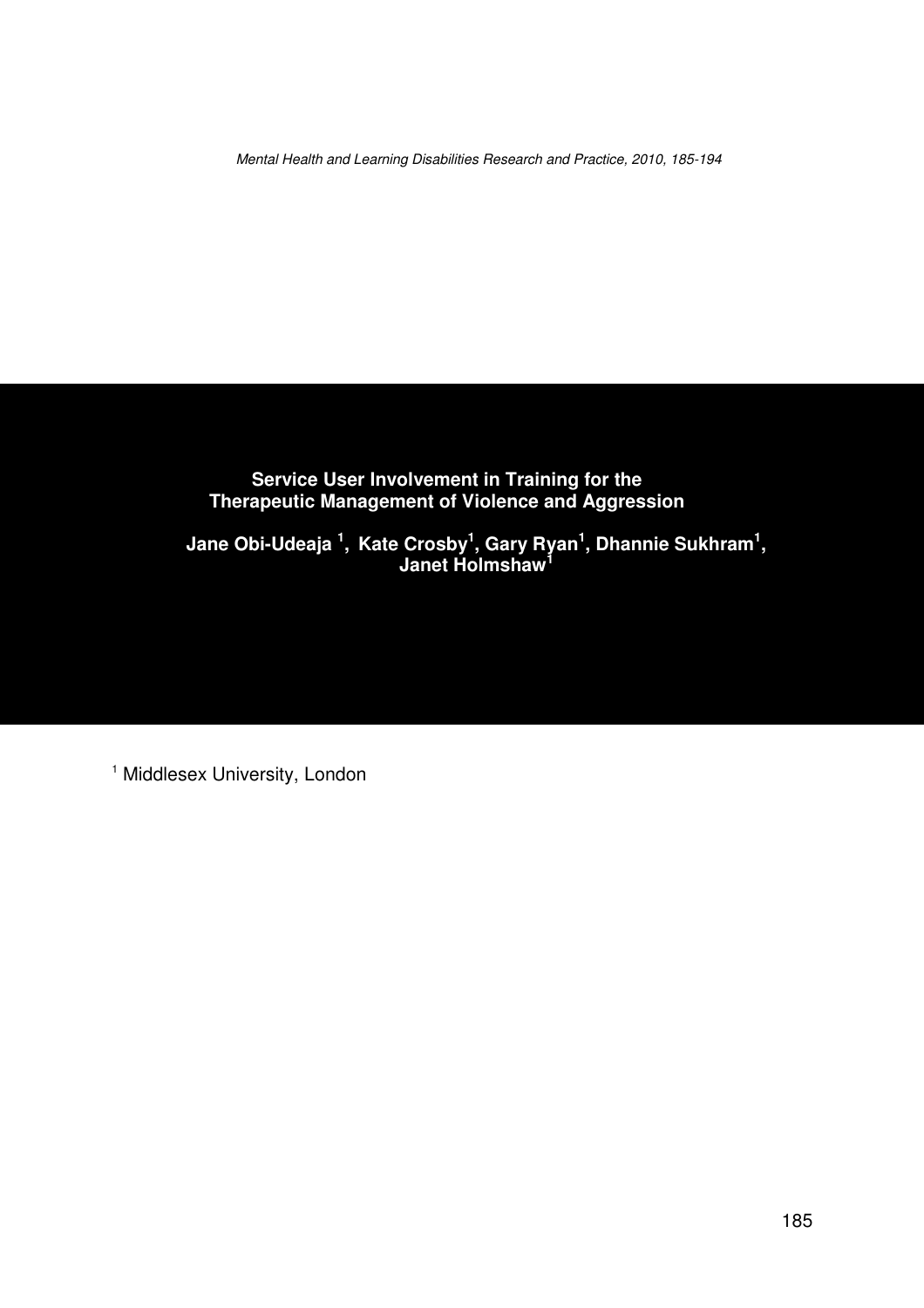# **Service User Involvement in Training for the Therapeutic Management of Violence and Aggression**

Jane Obi-Udeaja, Kate Crosby, Garry Ryan, Dhannie Sukhram, Janet Holmshaw

# **Abstract**

Involving service users in mental health education and training has increased considerably over the last few years, especially in the initial pre-registration training of mental health professionals (social workers, nurses, psychologists). There is a growing understanding of the important contribution that service users can make to developing the mental health practitioners of the future. Involving service users in the education of future mental health practitioners is seen as important in providing students with the opportunity for developing greater awareness and understanding through the unique insights of people's lived experience of mental health conditions, and of their contact with mental health services.

This paper describes the involvement of service user trainers in the development and delivery of a short training course in physical restraint for mental health professionals. It considers the impact of including service users who themselves have experience being restrained in acute mental health settings, from the perspective of course participants, tutors and the service user trainers themselves.

**Key words:** User Involvement, Therapeutic Management of Violence and Aggression, Manual Restraint, Mental Health Education.

## **Introduction**

People with severe mental health problems represent some of the most vulnerable people in our society and are at greater risk of suffering violent assaults than the population as a whole (Borckardt et al 2007; Kumar, Guite and Thornicroft 2001; Mind 2007; Thornicroft 2006). Mental health service users experience violence from a variety of sources, including the general public, other service users on the wards, and even the professionals responsible for their care (Kumar et al 2001). Evidence shows that clinicians are quick to employ physical intervention in managing issues in inpatient mental health wards (Sheperd and Lavender 1999; Healthcare Commission 2006-7). However, if such interventions are not subject to rigorous safeguards, they may also represent a form of violence (Paterson 2005). There is a need therefore to provide training for competence in physical intervention skills for mental health professionals, especially nursing staff. This paper describes the development of a short course in the Therapeutic Management of Violence and Aggression (TMVA) at Middlesex University, and is written by members of the course team, including two service user trainers.

## **Training in Physical Restraint**

The terms physical intervention and manual restraint are used to describe the skilled, handson method of physical restraint involving trained, designated healthcare professionals to prevent individuals from harming themselves or endangering others. Its purpose is to safely immobilise the individual concerned (NICE 2005).

Training for managing incidents of violence and aggression within health care environments has evolved over the last 30 years. During the early 1980s organised training in the form of 'Control and Restraint' Techniques was developed. Some of this training involved the use of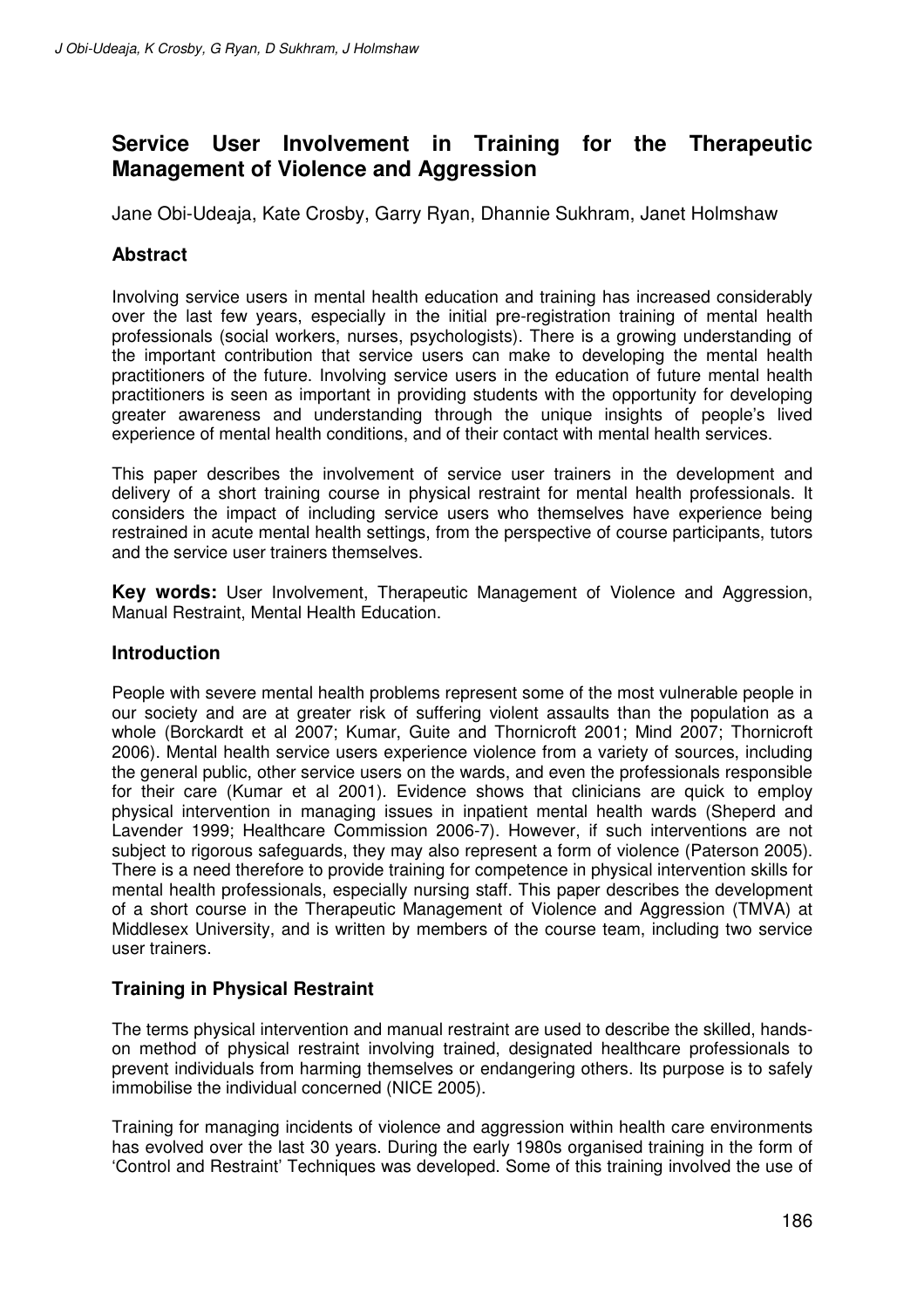pain to gain compliance from the patient. This method of control with its origins in prison work was hard to justify within a health care environment and so alternative techniques in managing violence and aggression were developed, for example the General Services Association (GSA) model (General Services Association 2009), alongside national policy guidance and recommendations (Royal College of Psychiatrists 1998, Royal College of Nursing, 1997, British Institute of Learning Disaiblities, 2001, NHS Security Management Services, 2005 and 2007, Wright et al 2002). As well as using less forceful physical restraint techniques there is an increasing emphasis on the development and use of interventions aimed at prevention of violent incidents through risk assessment, recognising early warning signs, diffusion and de-escalation techniques (General Services Association 2009).

Physical intervention is the most commonly taught response for the management of violent behaviour in the UK and yet there is comparatively little research on its safety and effectiveness (Southcott and Howard 2007). In their study of inpatient aggression within a psychiatric inpatient setting, Shepherd and Lavender (1999) found that physical interventions were significantly more likely to be used than verbal interventions in managing aggressive incidents (approximately 65 per cent: 31 per cent respectively). The importance of training for safe physical restraint techniques is emphasised by research showing that inappropriate use of physical restraint increases the risk of injury to both service users and staff (Allen and Tynan 2000). Evidence of poorly executed physical restraint procedure can result in injuries and even death, such as the deaths in restraint of David 'Rocky' Bennett in 1998 and Gareth Myatt in 2004.

Nevertheless, physical intervention is considered to be a necessary and useful management tool in violent situations in mental health wards (Paterson 2007), and can have a therapeutic effect. Steckly (2008) found that when control and restraint was professionally and sensitively conducted for good reason, the therapeutic relationship and trust between staff and service user could be enhanced. One of the service users in Steckly's study said that he actually felt that the staff were protecting him and this increased his confidence in them. Another said that he had only ever been restrained by his key worker and that made him feel better in his relationship with this worker. It can also have a beneficial effect on the atmosphere on the ward as a whole. For example, Gilburt et al (2008) found that an experience of safety was maintained when staff demonstrated that they were able to control and contain situations, preventing them escalating and affecting other patients.

## **Training in the Therapeutic Management of Violence and Aggression (TMVA)**

The General Services Association, formerly known as National Control and Restraint General Services Association, is the largest organisation for physical restraint training and accreditation in the UK. Following the GSA model (General Services Association 2009), the course tutors at Middlesex University have tried to promote the importance of caring for the non physical aspects of the restraint experience both for the person being restrained and the person applying the restraint. This has resulted in the development of a five day course in the 'Therapeutic Management of Violence and Aggression' (TMVA). This training runs from Monday to Friday and comprises one day theoretical and four days physical techniques training. The theory component conducted on the first day is designed to give course participants a comprehensive overview of the theoretical, legal and ethical issues associated with managing violence and aggression in healthcare settings, including recognition of potential violent situations, non touch interventions (Brennan 1999) and de-escalation skills. The practical component conducted over the remaining four days covers physical intervention techniques: a robust pack of techniques to manage a variety of threatening and physically challenging situations in healthcare settings. Participants on the course are continuously assessed over the five days with an assessment of practical skills on the final day. Successful completion of the course and the assessments entitles participants to a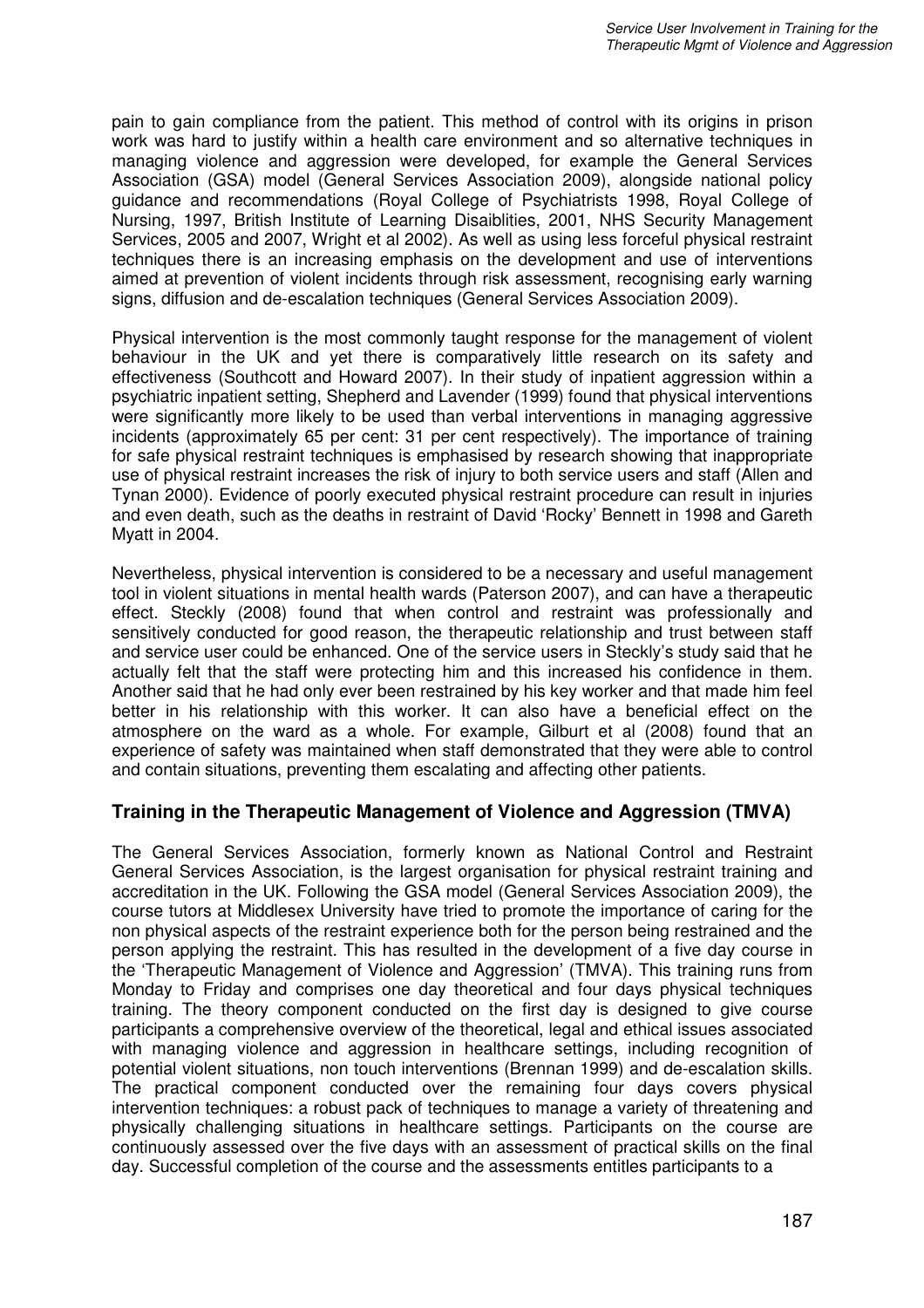certificate showing that they have passed a GSA recognised course which is valid for one year.

Tutors on the TMVA course have recognised the potential for rift between theoretical principles and application in practice and have looked at ways of reiterating principles of therapeutic management that engage more with course participants' motivation to take these on board more seriously. One such initiative has been to invite service users who have themselves experienced being restrained on a mental health ward to join the teaching team, initially as consultants and then as trainers.

#### **Involving Service Users in Mental Health Education**

User and carer involvement in mental health services has been a feature of government policy for over 20 years (Department of Health 1990; Griffiths 1989). During this time users and carers have taken an increasingly active role in the development of services (Rose et al 2002). With regards to mental health education, the National Service Framework for Mental Health proposes that service users should be involved in planning, providing and evaluating education and training (Department of Health,1999) and this is reiterated in the Chief Nursing Officer's review of mental health nursing (Department of Health 2006) and the Department of Health's Ten Essential Shared Capabilities (Department of Health 2004).

Research has shown that service user involvement in service development and planning can improve service outcomes (Carpenter and Sbaraini, 1997) and it is likely that this will also apply to service user involvement in education and training. Tew, Gell and Forster (2004) have argued therefore that if service delivery is to be characterised by an ethos of partnership, then such partnerships must also form the foundation of mental health education.

By virtue of their direct experience of mental distress and of professional responses (helpful and unhelpful), service users and carers have valuable knowledge and expertise to offer (Tew et al. 2004, p.4).

Evaluations of service user involvement on student learning has shown that participants show more sensitivity and empathy, use less jargon and adopt a more individualised approach (Repper and Breeze 2007). Involving service users in mental health education has increased considerably over the last few years (Mental Health in Higher Education 2010). Much of this is in relation to initial training of social workers, nurses, psychologists and medical students, and mainly occurs in classroom teaching (McKeown, Malihi-Shoja and Downe 2010).

## **Service User Trainers' Experience with the TMVA Training**

Two service users have helped to facilitate the TMVA training for the last two years. Existing service user educators on the mental health nurse training programmes at the university were asked if they had experience of being restrained themselves and would they like to be involved in training to share their experiences with course participants. One trainer was recruited in this way and volunteered to take part after some careful thought. Potential difficulties were discussed and considered. For example, the issues that would be discussed during the training could leave her feeling exposed, especially as some of the course participants work within the Trust where she receives her care and treatment. The training may also raise issues which might be distressing for her. However, the advantages seemed to outweigh the risks. Her experience of being involved in other aspects of teaching at the university, especially teaching pre-registration nurses, continues to be a positive one. She has always found that there has been support and reflective feedback after these sessions.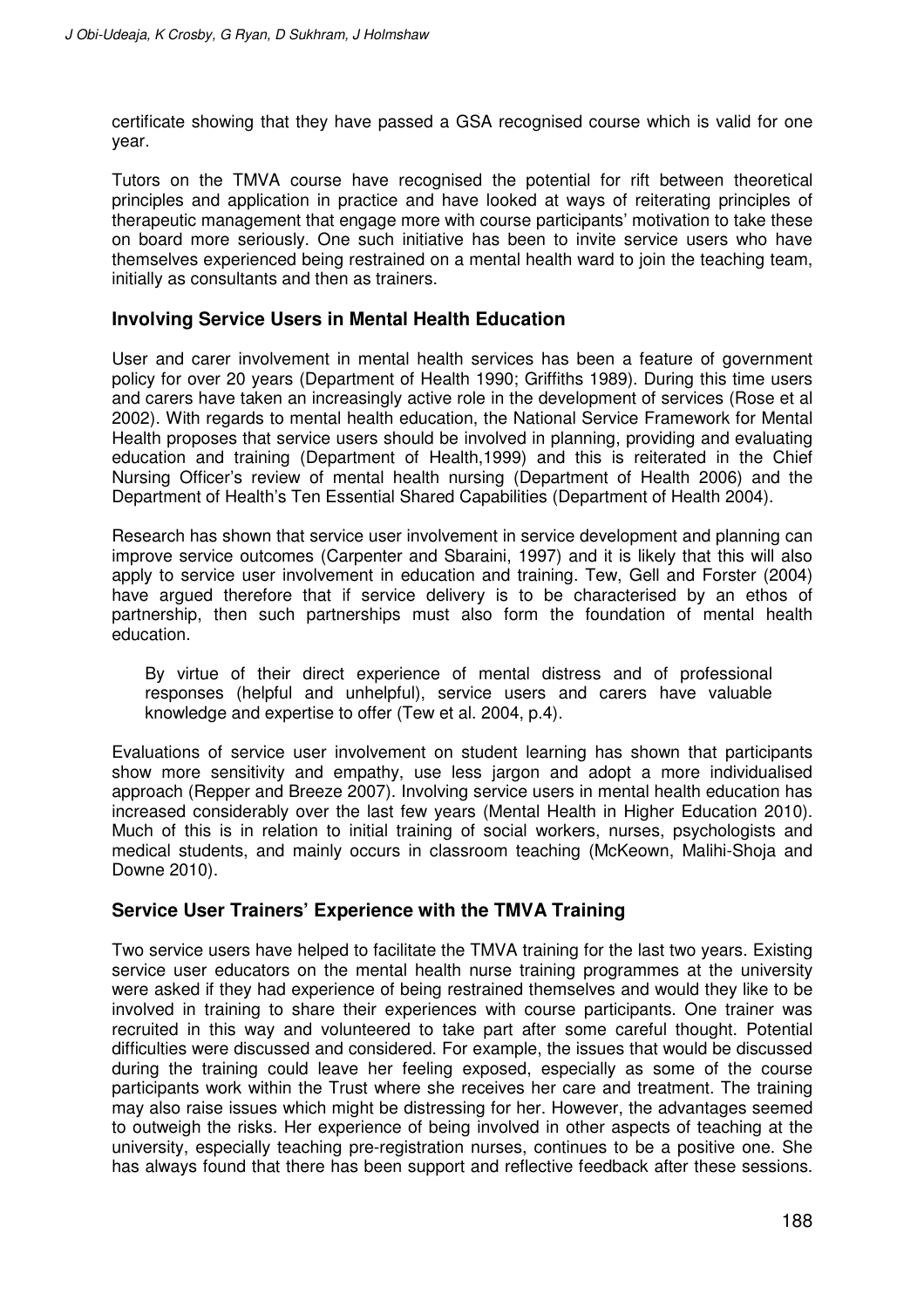As a service user of mental health, she has never felt that her contribution has been tokenistic. She also thought that her experiences might help to improve attitudes and practice within mental health services and, finally, perhaps being part of the TMVA team might be fun.

The second service user trainer was recruited when a course tutor visited a local centre for African-Caribbean mental health service users to actively seek representation from this group to better reflect the perceptions and experiences of staff and service users on the inpatient units. The overrepresentation of young, black male service users in such settings is well documented. For example, a study carried out for the Campaign for Racial Equality and the Mental Health Act Commission (Browne 1997) found that 75% of all professionals interviewed thought that black clients were more likely to be seen as dangerous. One person volunteered to help with the training as he felt that he had experienced good and bad practice while being restrained and that he wanted to share those experiences with professionals.

The two service user trainers now lead a one hour session together on the final day of the course. At the beginning of the session when everyone has introduced themselves, they make it known that they welcome comments and questions from the participants and that they do not object to interruptions, in fact these are most welcome. They begin by telling their stories of being restrained and controlled whilst in a mental health setting. Both give a "good" experience as well as a "bad" one and explain why these experiences were considered as "bad" or "good". While telling their stories they explain why and how each one led to being restrained and what action followed the incident.

During the session, facilitators and participants explore together why the experiences of being restrained have been considered as "good" or "bad". They look at how the actions of staff involved in restraining patients can have a lasting effect and how such actions/inactions can be experienced as positive or negative, and as caring or punitive. Perhaps most important is the recognition of how important communication is and that if this aspect is right then this may prevent the need to restrain or it may bring about an early and safe termination of a restraint process.

Most sessions end up with a very lively and enjoyable discussion. The participants have on the whole been willing listeners and have joined in by asking questions, and at times those questions have felt quite challenging. There have been one or two sessions where the course participants have been very quiet, hardly asking any questions or making any comments. These sessions have felt like very hard work: "It's like pulling teeth!" After each session a feedback/de-briefing meeting takes place between all the trainers to check that all are comfortable and that the session has not opened up any old wounds. It is also an opportunity to share what they think has gone well. This short meeting is a very valued tool for both service user trainers.

Hopefully my involvement will get staff to see that while they are restraining patients, those patients are real people with real feelings and who feel pain and fear. That staff return to their teams and that some of what they have heard filters down, so that good practice can be enriched. (Service User Trainer).

The reason I like teaching is that it gives me time to bring out a lot of things that I have inside, good or bad. I have been doing this for two years. Plus it makes me feel good to know I can help improve the NHS. (Service User Trainer).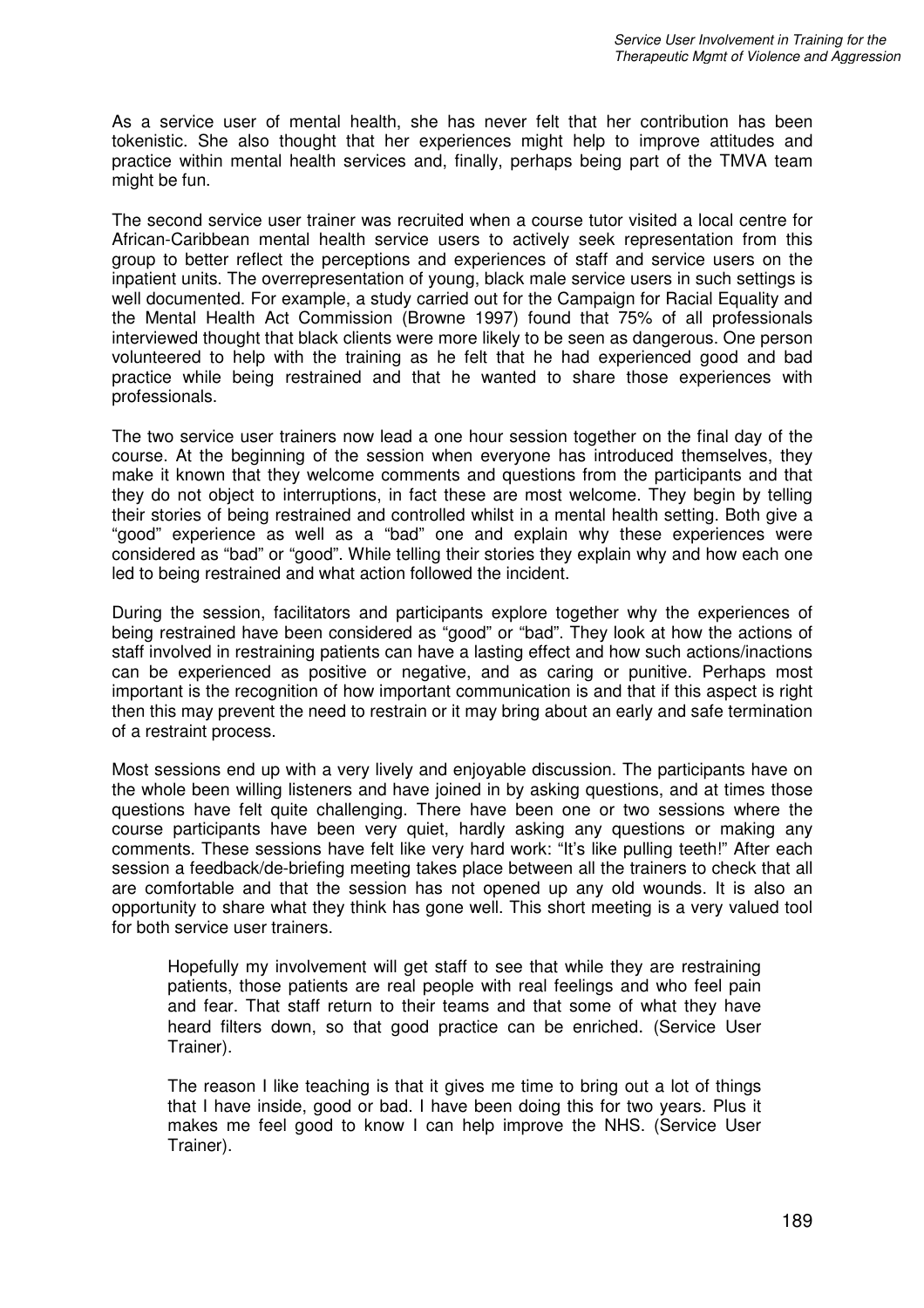## **Course Participants' Feedback**

At the end of every training course, participants are asked to complete an evaluation form consisting of a satisfaction rating and space for additional comments. The training, and especially the service user trainer session, is consistently rated very highly. The following quotes from course participants are only a few from the numerous expressions of appreciation of service users' input:

Service user involvement makes it real. I appreciate this very much.

The part that service users came to talk to us was eye opening and helped us to understand their plight.

Service user element is the best addition in my view from previous courses – really puts emphasis on considering the client view

Service user involvement is very relevant and thought provoking – a good way to see how our work affects/impacts patients.

The involvement of service users has given me an understanding of need to de-brief patients after the procedure.

## **Course Tutors' Perspective**

The involvement of service user trainers is also highly valued by the other members of the teaching team. It is seen as having boosted the authenticity of the team's resources and adds realism to what we teach. As suggested by Tew et al (2004:4):

Service users' involvement has the capacity to enrich the learning of students, offering a more stimulating and challenging educational experience – and one which can equip students to practise more effectively.

A key element of the impact of this involvement is the creation of a forum where service users' contributions are intently listened to and valued by practitioners. It is an issue of concern to tutors that sometimes during training, especially during a role play, the person playing the 'patient' may complain about something but those playing the 'restraint team' are too preoccupied with the hands-on activity to listen. This is in spite of the emphasis tutors lay on listening and communicating effectively during a restraint process, in compliance with guidelines and recommendations (NICE 2005, Lyon and Pimor 2004). These role play experiences mirror what happens in real life incidents as seen in the results of formal inquiries e.g. the death in restraint of David 'Rocky' Bennett (Blofeld 2003).

Against this background, the focus of the service user involvement in the TMVA training with practitioners listening to service users and analysing what they are saying in order to learn lessons, and with service users in control of the session, can be seen as a powerful reversal of roles.

#### **Conclusions and Implications for Practice and Service Development**

Contribution to Physical Intervention Training

Service user involvement has boosted the quality of physical intervention training by adding realism to it. The consistently and unanimously positive feedback from clinicians participating in the training evidences this and makes the effort very worthwhile. The importance of this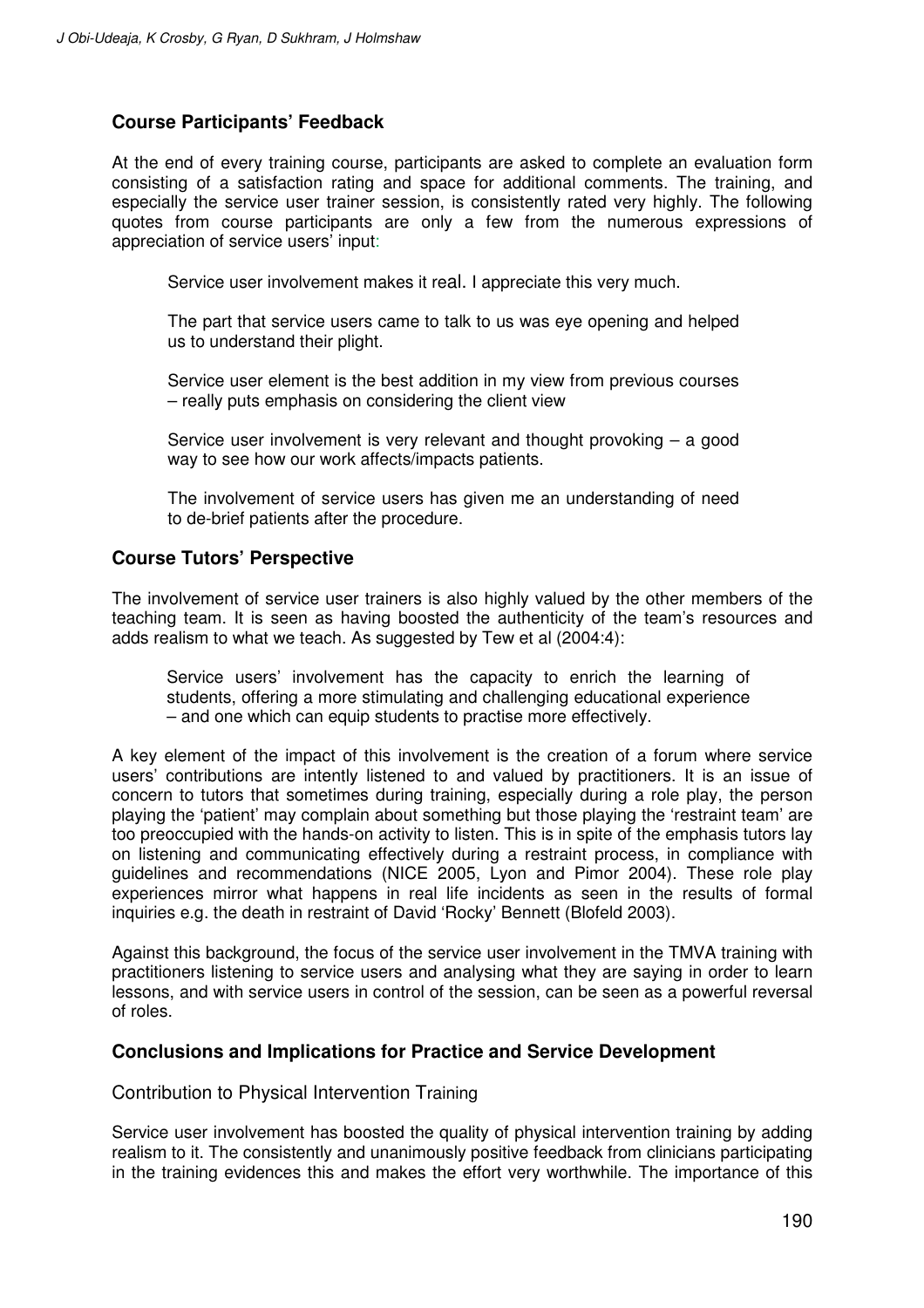achievement is magnified by the uniqueness of the subject area. Whilst service user involvement in mental health education has been gaining momentum over several years, this has taken place mainly within classroom teaching settings. Our experience on the TMVA training course has shown that service user participation in all aspects of learning and teaching activities is possible with careful planning and, as noted by Tew et al (2004), this could contribute significantly to effective learning and teaching.

This initiative has attracted wide interest. The teaching team including the service user trainers have been invited to present at workshops and conferences, including the annual conference of the GSA (General Services Association 2010). In sharing this experience, we are hoping that those physical intervention providers who are considering involving service users would feel reassured, and that those yet to do so would be encouraged to try.

## **Further Developments**

The present arrangement of having the session on the final day of the course is currently under review. It is thought that having the service users' session earlier in the week would enable the course participants to reflect the points made by service users in their practice.

The positive reaction of course participants to service users' input has already set the scene for the next stage of the project – the evaluation of the impact of service user trainer input on staff practice when carrying out manual restraint in the ward setting. For this we are aiming to work collaboratively with practitioners and in-patients to observe and assess the effect of a service user centred approach to restraint on the quality of nursing care.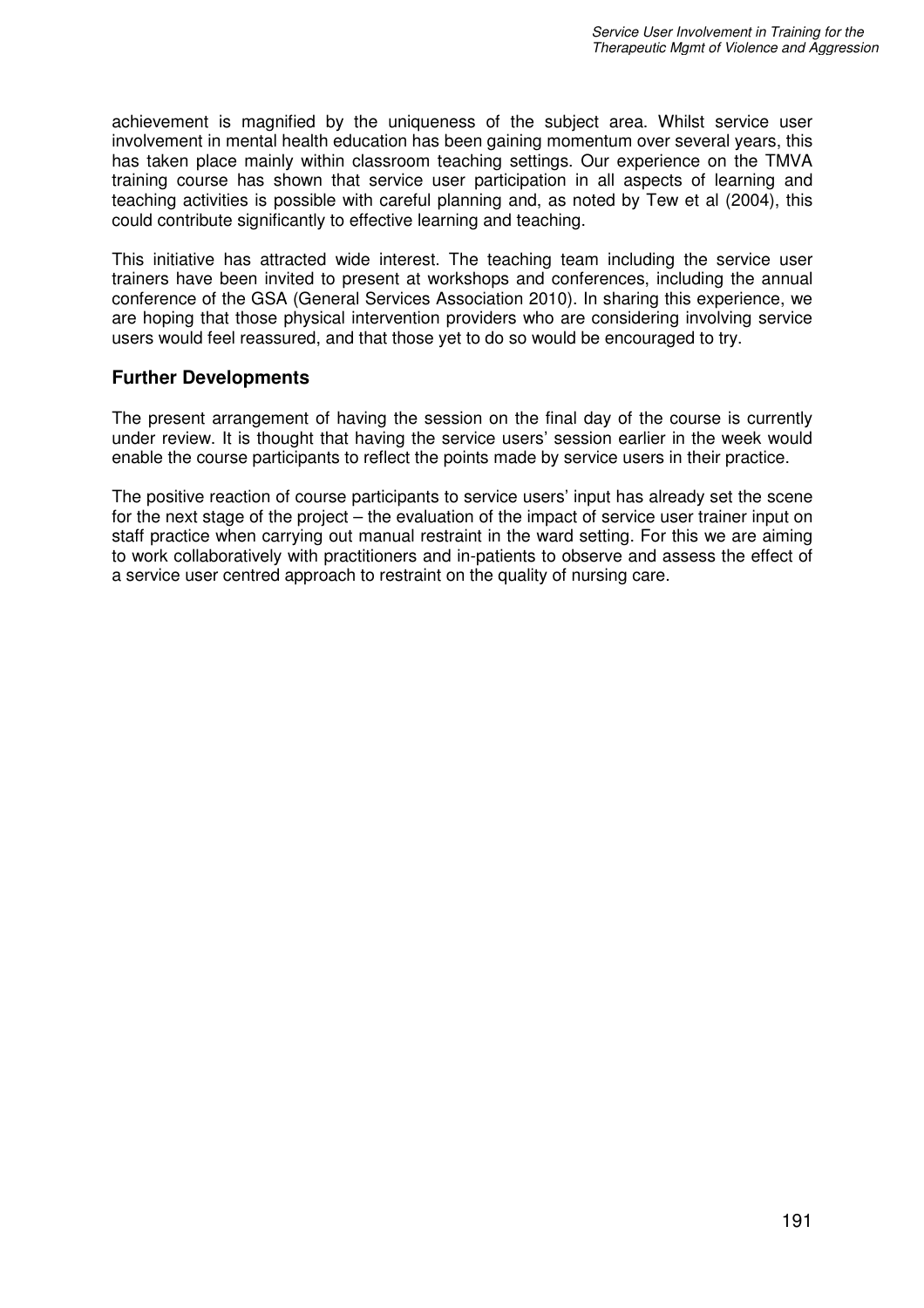#### **References**

Allen, D; Tynan, H. 2000. Responding to Aggressive Behaviour: The Impact of Training on Staff Knowledge and Confidence. Mental Retardation 38: 97-104.

British Institute of Learning Disabilities. 2001. Code of Practice for Trainers in the Use of Physical Interventions. UK: British Institute for Learning Disability.

Blofeld, J. 2003. Independent Inquiry into the Death of David Rocky Bennett. Cambridgeshire: Norfolk, Suffolk and Cambridgeshire Strategic Health Authority.

Borckardt, J. J; Grubaugh, A. L; Pelic, C. G; Danielson, C. K; Hardesty, S. J; Frueh, B. C. 2007. Enhancing patient safety in psychiatric settings. Journal of Psychiatric Practice. 13(6): 355-361.

Brennan, W. 1999. Aggression Management Training in Health Care. Nursing and Residential Care. 1(5): 258-303.

Browne, D. 1997. Black People and Sectioning. Little Rock Publishing.

Carpenter, J; Sbaraini, S. 1997. Choice, Information and Dignity: Involving Users and Carers in Care Management in Mental Health. Bristol: Policy Press.

Department of Health. 1990. The NHS and Community Care Act**.** London: Department of Health.

Department of Health. 1999. National Service Framework for Mental Health. London: Department of Health.

Department of Health. 2004. The Ten Essential Shared Capabilities: A framework for the whole of the mental health workforce. London: Department of Health.

Department of Health. 2006. From Values to Action: The Chief Nursing Officer's Review of Mental Health Nursing. London: Department of Health.

General Services Association. 2009. Core Curriculum in Physical Skills. General Services Association.www.thegsa.co.uk/generalinfo/downloads/Association\_Information\_Pack.pdf accessed 1.November 2010.

General Services Association. 2010. Proceedings of the Conference. General Services Association Annual Conference, Edinburgh.

Gilburt, H; Rose, D; Slade, M. 2008. The Importance of Relationships in Mental Health Care: A Qualitative Study of Service Users' Experiences of Psychiatric Hospital Admission in the UK. BioMed Central: Health Services Research 8: 92- 97.

Griffiths, R. 1989. The Griffiths Report. London: HMSO.

Healthcare Commission. 2006-2007. National Audit of Violence: working towards a safer environment on mental health inpatient units. London: Healthcare Commission.

Kumar, S; Guite, H; Thornicroft, G. 2001. Service Users' Experience of Violence Within a Mental Health System: A Study Using Grounded Theory Approach'. Journal of Mental Health 10(6): 597-611.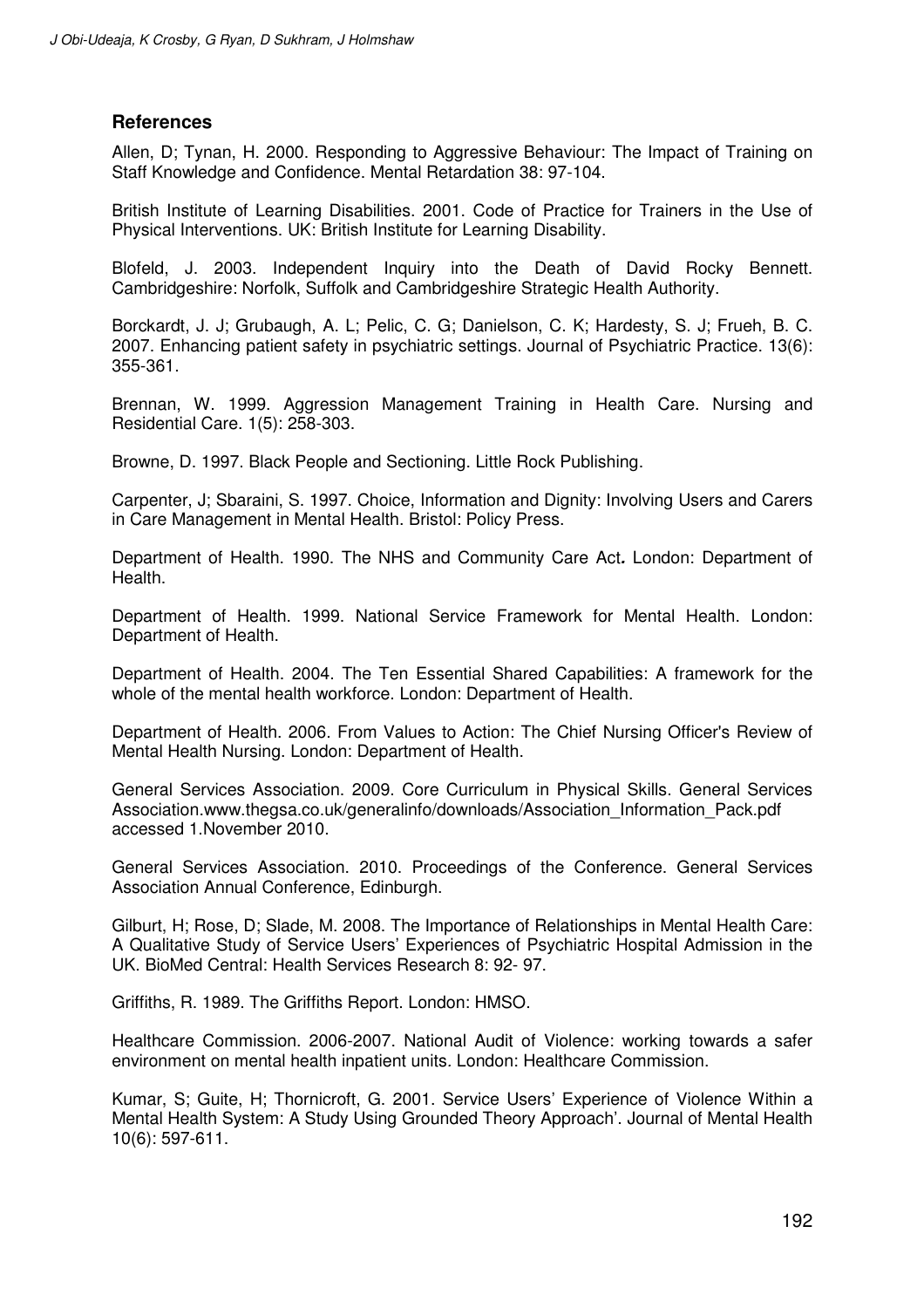Lyon, C. M; Pimor, A. 2004. Physical Interventions and the Law. Worcestershire: British Institute for Learning Disability (BILD).

McKeown, M; Malihi-Shoja, L; Downe, S. 2010. Service User and Carer Involvement in Health and Social Care Education. Chichester: Wiley-Blackwell.

Mental Health in Higher Education. 2010. User Involvement in Learning and Teaching about Mental Health: A Reading List. A live list originally compiled for 'Paying more than lip service: user involvement in learning and teaching about mental health in higher education', a one day workshop held in Derby on 20 June 2003, and has been regularly updated since. www.mhhe.heacademy.ac.uk Accessed 2 November 2010.

Mind. 2007. Another Assault: Mind's Campaign for Equal Access to Justice for People with Mental Health Problems. www.mind.org.uk Accessed 2 November 2010.

NHS Security Management Services. 2005. Promoting Safer and Therapeutic services: Implementing the National Syllabus in Mental Health and Learning Disability Services. London: NHS Security Management Services

NHS Security Management Services. 2007. Tackling Violence Against Staff: explanatory notes for reporting procedures introduced by Secretary of State Directions in November 2003. NHS Security Management Services.

National Institute for Clinical Excellence. 2005. Violence: The Short-Term Management of Disturbed/Violent Behaviour in Psychiatric In-Patient and Emergency Departments. London: National Institute for Clinical Excellence.

Paterson, B. 2005. Thinking the Unthinkable: A Role for Pain Compliance and Mechanical Restraint in the Management of Violence? Mental Health Practice 8(7): 18-23.

Paterson, B. 2007. Millfields Charter: Drawing the Wrong Conclusions. Learning Disability Practice 10(3): 30-33.

Royal College of Nursing. 1997. The Management of Aggression and Violence in Places of Care: An RCN Position Statement. London: Royal College of Nursing.

Royal College of Psychiatrists. 1998. Management of Imminent Violence: Clinical Practice Guidelines to Support Mental Health Services. Occasional Paper OP41. London: Royal College of Psychiatrists Research Unit.

Repper, J; Breeze, J. 2007. User and Carer Involvement in the Training and Education of Health Professionals: A Review of the Literature. International Journal of Nursing Studies 44, 511-519.

Rose, D; Fleischmann, P; Tonkiss, F; Campbell, P; Wykes, T. 2002 (Revised 2003) User and Carer Involvement in Change Management in a Mental Health Context: Review of the Literature. Report to the National Co-ordinating Centre for NHS Service Delivery and Organisation R & D. London: NCCSDO.

Shepherd, M; Lavender, T. 1999. Putting Aggression into Context: An Investigation into Contextual Factors Influencing the Rate of Aggressive incidents in a Psychiatric Hospital. Journal of Mental Health 8 (2)159-170.

Southcott, J; Howard, A. 2007. Effectiveness and Safety of Restraint and Breakaway Techniques in a Psychiatric Intensive Care Unit. Nursing standard 21 (36).